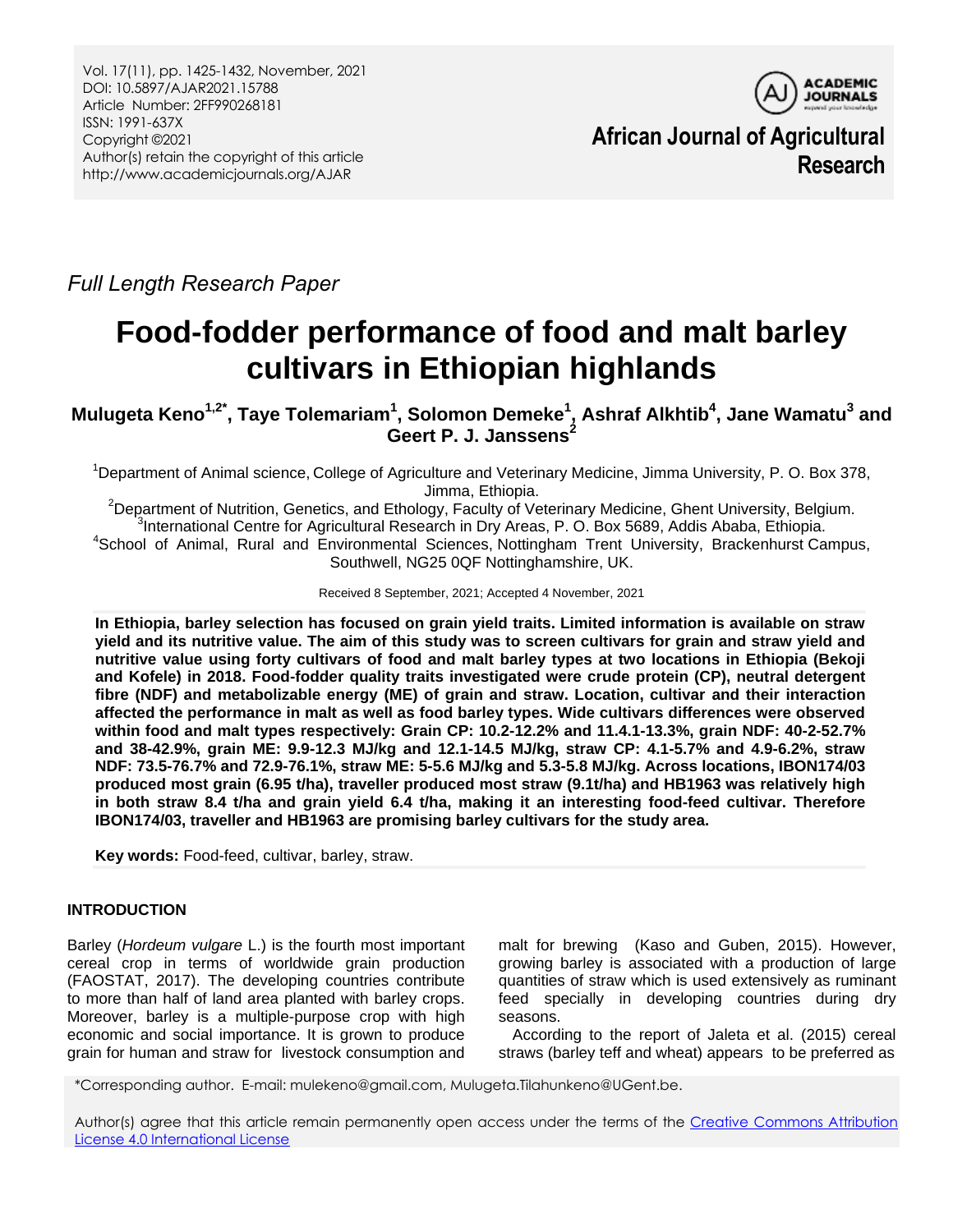| <b>Site</b> | Altitude (m) | Ecoloav  | Soil type                |               | Temperature (°C) |                |  |
|-------------|--------------|----------|--------------------------|---------------|------------------|----------------|--|
|             |              |          |                          | Rainfall (mm) | <b>Minimum</b>   | <b>Maximum</b> |  |
| Bekoji      | 2780         |          | Highland Clay (nitosols) | 1020          | 7.9              | 18.6           |  |
| Kofele      | 2620         | Highland | Eutric vertisols         | 1036          | 7.5              | 19.6           |  |

**Table 1.** Altitude, soil types and climatic variables of the study sites for barley cultivar evaluation.

livestock feed by the farmers and share about 77-88% of animal feed in mixed crop livestock system, from cereals barley is higher than teff and wheat for livestock feed (Seyoum et al., 2020). It has been reported that crop residue biomass and nutritive value are key determinants in varietal selection by farmers in mixed crop-livestock systems (Jaleta et al., 2015; Schiere et al., 2004). Consequently, livestock researchers and crop breeders have launched research themes to upgrade straw yield and nutrient composition alongside grain yield using plant breeding approaches in pulses (Alkhtib et al., 2017; Blümmel et al., 2010; Jane Wamatu et al., 2017) and cereals (Addisu, 2018; Ertiro et al., 2013; Jensen et al., 2011).

Exploiting differences in feed traits of barley types could provide novel breeding targets for new barley varieties with potentially higher food and livestock feed value that would be particularly useful in a range of diverse environments in mixed crop-livestock systems. Thus, the current study aimed to identify superior cultivars in terms of grain yield, straw yield and food-feed potential (dual-purpose use) for mixed farming systems in Ethiopian highlands.

### **MATERIALS AND METHODS**

### **Experimental sites and design**

The study was conducted at Kulumsa Agricultural Research Center, Bekoji and Kofele experimental sites. The agro- ecological description of the experimental sites is presented in Table 1. The experiment comprised of twenty food and twenty malt improved cultivars drawn from National Variety traits (NVT) of the Ethiopian Barley improvement program. The cultivars were planted using randomized complete block design with three replications during the main cropping season (June to November) under rain-fed condition, with a plot size of 2.5 m  $\times$  1.2 m. Spacing between plots and blocks was 0.5 m and 1 m, respectively. All plots were equally managed as per recommended agronomic practices for barley growing in Ethiopia, Fertilizer was applied at a rate of 50/100 kg/ha urea /DAP respectively.

### **Data collection and sampling**

At physiological maturity (maturity date varied from 121 days early matured to 154 days late matured) all above ground biomass of each plot was harvested and air-dried for two weeks to constant moisture. Plots were manually harvested over 4 middle rows of each plot and the total biomass yield was taken, then threshed. Straw yield of each plot was calculated by subtracting grain yield from total biomass yield. Representative samples from each plot

were taken and ground to pass through a 1 mm sieve, then stored for feed nutritional analysis.

#### **Laboratory evaluation**

All grain and straw samples were analysed for crude protein (CP), neutral detergent fibre (NDF), metabolizable energy (ME) and *in vitro* organic matter digestibility (IVOMD) using a combination of wet chemistry analyses and Near Infrared Reflectance Spectroscopy (NIRS); Instrument FOSS 5000 Forage Analyzer with WINISI II software package in the 1108-2492 nm spectra range). A good-offitness barley NIRS equation (Wamatu et al., 2019) was used for the prediction of dry matter (DM), nitrogen, neutral detergent fiber (NDF) and *in vitro* digestibility (IVOMD). Validation of the NIRS equation was undertaken by analyzing 20% of representative samples using conventional wet chemistry. Crude protein was determined according to AOAC (1990). The neutral detergent fiber (NDF) was determined according to Van Soest and Robertson (1985), IVOMD was determined according to Tilley and Terry (1963) and the metabolizable energy (ME) was estimated from digestible energy and IVOMD using regression and summation equations developed by NRS (2001).

The standard error of calibration (and prediction) for barley straw was 0.37% (0.508%) for CP, 2.26% (2.38%) for NDF and 1% (1.2%) for ME, 0.5% (0.7%) for IVOMD respectively. The standard error of calibration (and prediction) for barley grain was 0.403 (0.982) for CP, 1.63 (0.944) for NDF and 0.045 (0.8832) for ME. All chemical analyses were performed at the International Livestock Research Institute (ILRI) Animal Nutrition Laboratory in Addis Ababa, Ethiopia.

### **Calculations and statistical analysis**

A general linear model was used to test the effect of cultivar on grain yield, straw yield and potential utility index (PUI). PUI, which estimates the proportion of utilizable portion of total barley biomass for food and feed was calculated according to the following equations.

$$
PUI = \frac{GY + 0.01 \times IVOMD \times SY}{GY + SY}
$$

PUI, potential utility index (W/W), Grain yield (GY) (t/ha), Straw yield (SY) (t/ha), IVOMD, *in vitro* organic matter digestibility was analysed by NIRS and expressed as %. HI, which estimates the proportion of grain yield (GY) to total barley biomass (GY+SY).

$$
HI = \frac{GY}{GY + SY}
$$

HI, Harvest Index (W/W), Grain yield (GY) (t/ha), Straw yield (SY) (t/ha). Data of the study was subjected to the analysis of variance according to the following model: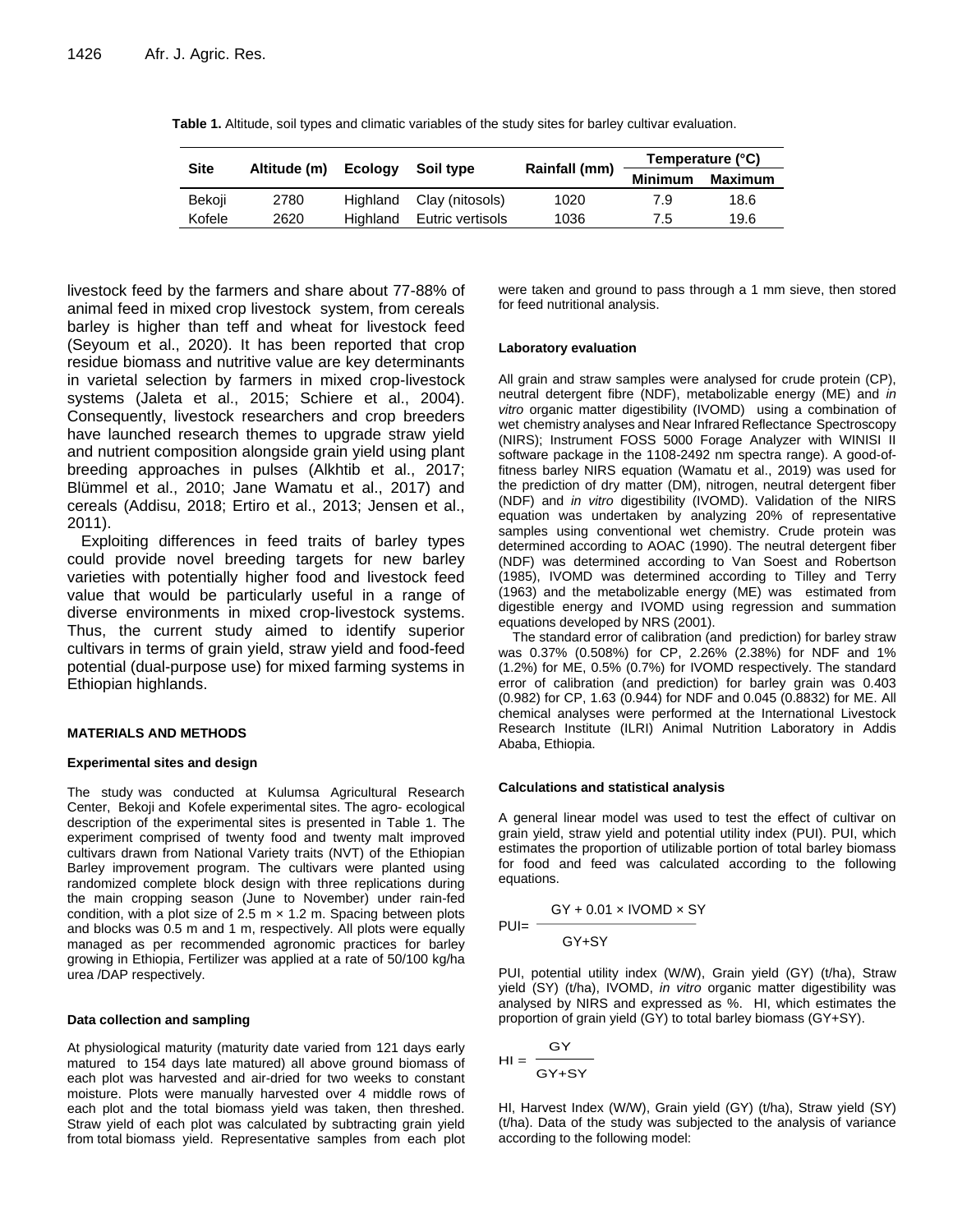| Cultivar            | <b>Grain yield</b><br>t/ha | <b>Straw yield</b><br>t/ha | <b>PUI</b><br>t/t | HI    | Rank            |
|---------------------|----------------------------|----------------------------|-------------------|-------|-----------------|
| IBON-HI14/15-104    | 5.9                        | 5.9                        | 0.696             | 0.504 | $\overline{4}$  |
| NDICARDAMB-190      | 6.2                        | 7.5                        | 0.683             | 0.458 | 12 <sub>2</sub> |
| NDICARDAMB-320      | 5.8                        | 7.0                        | 0.682             | 0.462 | 15              |
| HB1963              | 6.4                        | 8.0                        | 0.704             | 0.431 | $\overline{c}$  |
| <b>USDF5-27</b>     | 6.5                        | 7.0                        | 0.692             | 0.483 | 5               |
| IBON-HI14/15-144    | 5.3                        | 6.7                        | 0.683             | 0.444 | 13              |
| IBON-HI13/14-129    | 6.1                        | 7.0                        | 0.683             | 0.470 | 14              |
| MBHIBYT-22          | 5.2                        | 6.8                        | 0.672             | 0.433 | 20              |
| Traveller           | 6.1                        | 9.1                        | 0.697             | 0.401 | 3               |
| IBON-HI13/14 -49    | 6.5                        | 7.9                        | 0.692             | 0.449 | 6               |
| NDICARDAMB-185      | 5.8                        | 7.1                        | 0.679             | 0.453 | 17              |
| IBON-HI14/15-148    | 4.6                        | 5.6                        | 0.692             | 0.465 | $\overline{7}$  |
| MBBELGIUM-30        | 5.4                        | 7.2                        | 0.674             | 0.433 | 19              |
| IBON-HI13/14-128    | 6.5                        | 7.4                        | 0.691             | 0.466 | 8               |
| <b>IBON174/03</b>   | 6.9                        | 8.0                        | 0.723             | 0.465 | 1               |
| IBON-HI14/15-153    | 5.5                        | 6.5                        | 0.690             | 0.467 | 9               |
| <b>ICARDA GP-75</b> | 5.6                        | 7.1                        | 0.687             | 0.446 | 11              |
| <b>ICARDA GP-67</b> | 5.7                        | 7.2                        | 0.677             | 0.442 | 18              |
| IBON-HI14/15-126    | 5.2                        | 6.6                        | 0.681             | 0.443 | 16              |
| <b>USDF5-11</b>     | 6.1                        | 7.3                        | 0.689             | 0.458 | 10              |
| Mean                | 5.9                        | 7.2                        | 0.688             | 0.454 |                 |
| SEM                 | 0.6                        | 0.9                        | 0.016             | 0.024 |                 |
| LSD(0.05)           | 1.7                        | 2.6                        | 0.050             | 0.071 |                 |

**Table 2.** Grain yield, straw yield, potential utility index, harvest index and rank of twenty malt barley cultivars grown in the highlands of Ethiopia in the 2018 cropping season.

PUI: Potential utility index ; HI : Harvest Index ; Cultivars are ranked according to PUI value, LSD, least significant difference. Averages combining both growing locations (Bekoji and Kofele).

## *Yijk= M + G<sup>i</sup> + Loj+ Bk(Li) + (G×Lo)ij + Eijk*

Where  $Y_{ijk}$  is the response variable, M is the mean,  $G_i$  is the effect of barley cultivar i,  $L_i$  is the effect of the location j,  $B_k(L_i)$  is the effect of the block k within k location i,  $(G \times L)$ <sub>ii</sub> is the interaction between the cultivar and the location and  $E_{ijk}$  is the random error.

## **RESULTS**

## **Grain yield (GY), straw yield (SY) and potential utility index (PUI) across locations**

The grain yield performance of malt barley ranged from 5.2 to 6.9 t/ha. The highest grain yield was recorded for cultivars IBON174/03 (6.9 t/ha), USDF5-27 (6.5 t/ha) and IBON-HI13/14-49 (6.4 t/ha), and the lowest yield was recorded for cultivar IBON-HI14/15-126 (5.2 t/ha) (Table 2). The straw yield performance of malt barley ranged from 5.5 to 9.1 t/ha. Traveller (9.1 t/ha), HB1963 (8.4 t/ha) and IBON174/03 (8.0 t/ha) showed the highest grain yield whereas IBON-HI14/15-148 performed least (5.6 t/ha) (Table 2). The potential utility index of malt barley ranged from MBHIBYT-22 (0.69) to IBON174/03 (0.72) (Table 2).

The grain yield performance of food barley ranged from 4.0 to 5.8 t/ha. The highest grain yield was recorded for cultivars, EH1493 (5.8 t/ha), ICARDA GP P# 44 (5.4 t/ha) and IBON-HI 13/14-P# 113 (5.2 t/ha) whereas the lowest yield was obtained for IBON-HI 13/14-P# 31 (4.0 t/ha) (Table 3). The straw yield of food barley ranged from 4.0 t/ha to 6.9 t/ha. Cultivars EH1493 (6.9 t/ha), IBON-HI14/15 P#155 (6.5 t/ha) and HB1966 (6.4 t/ha) produced most straw. The lowest straw yield was recorded for IBON-HI 13/14-P#31 (4.5 t/ha) (Table 3). The potential utility index of food barley ranged from 0.67-0.70. Based on the PUI, IBON-HI 13/14-P# 85 (0.70), ICARDA GP P# 44 (0.70) and IBON-HI 14/15-P# 165 (0.70) were the three best cultivars (Table 3).

## **Grain and straw nutritive quality**

A wide range in grain nutrient and energy concentration was observed across the cultivars for food and malt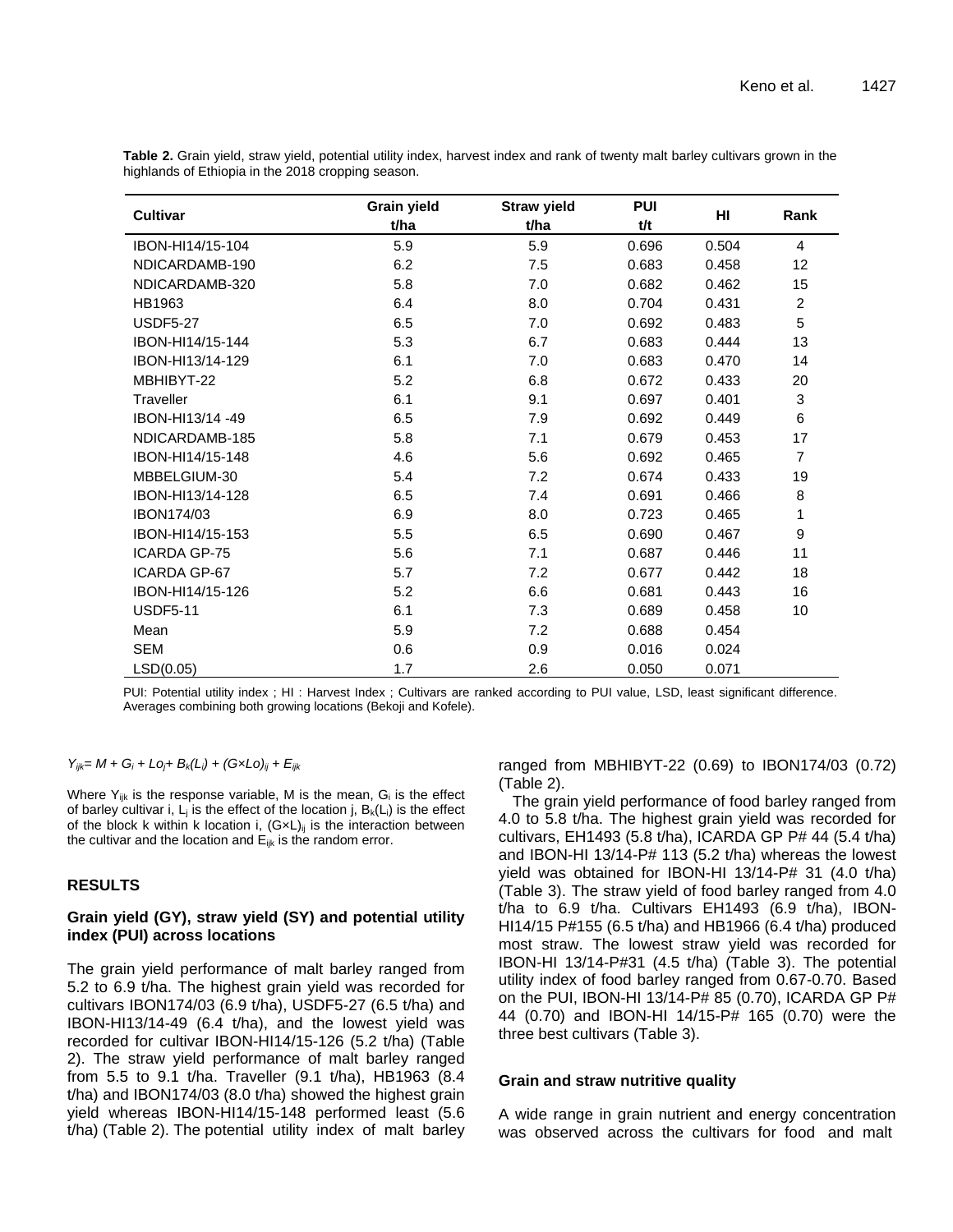| <b>Cultivar</b>      | Grain yield<br>t/ha | <b>Straw yield</b><br>t/ha | <b>PUI</b><br>t/t | HI    | Rank           |
|----------------------|---------------------|----------------------------|-------------------|-------|----------------|
| ICARDA GP P# 44      | 5.4                 | 6.0                        | 0.701             | 0.521 | $\overline{2}$ |
| IBON HI 13/14-P# 53  | 4.4                 | 5.6                        | 0.669             | 0.569 | 19             |
| IBON HI 13/14-P#74   | 4.7                 | 5.6                        | 0.688             | 0.541 | 9              |
| HB1966               | 5.2                 | 6.4                        | 0.677             | 0.552 | 17             |
| MBF4 P#+2015         | 4.6                 | 5.7                        | 0.680             | 0.559 | 15             |
| ICARDA GP P# 127     | 4.4                 | 5.3                        | 0.690             | 0.537 | $\overline{7}$ |
| IBON HI 13/14-P# 85  | 5.1                 | 5.6                        | 0.703             | 0.516 | 1              |
| IBON HI 14/15-P# 155 | 5.1                 | 6.5                        | 0.676             | 0.560 | 18             |
| IBON HI 13/14-P# 91  | 4.9                 | 5.5                        | 0.688             | 0.535 | 10             |
| IBON HI 13/14-P# 113 | 5.2                 | 6.4                        | 0.678             | 0.550 | 16             |
| EH1493               | 5.8                 | 6.9                        | 0.683             | 0.551 | 13             |
| <b>HB1307</b>        | 5.2                 | 6.2                        | 0.686             | 0.538 | 11             |
| IBON HI 13/14-P# 23  | 4.7                 | 5.6                        | 0.694             | 0.544 | 6              |
| IBON HI 13/14-P# 109 | 4.4                 | 5.3                        | 0.696             | 0.537 | 5              |
| MBF4 +2015 P# 1      | 4.5                 | 5.9                        | 0.668             | 0.565 | 20             |
| IBON HI 14/15-P# 165 | 4.4                 | 5.0                        | 0.700             | 0.522 | 3              |
| IBON HI 14/15-P# 116 | 4.2                 | 4.9                        | 0.689             | 0.539 | 8              |
| IBON HI 13/14-P# 81  | 4.5                 | 5.4                        | 0.683             | 0.548 | 14             |
| IBON HI 14/15-P# 143 | 4.9                 | 5.9                        | 0.684             | 0.540 | 12             |
| IBON HI 13/14-P# 31  | 4.0                 | 4.5                        | 0.699             | 0.524 | 4              |
| Mean                 | 4.8                 | 5.7                        | 0.687             | 0.542 |                |
| <b>SEM</b>           | 0.6                 | 0.8                        | 0.018             | 0.026 |                |
| LSD(0.05)            | 1.7                 | 1.1                        | 0.050             | 0.036 |                |

**Table 3.** Grain yield, straw yield, potential utility index, harvest index and rank of twenty food barley cultivars grown in the highlands of Ethiopia in the 2018 cropping season.

PUI: Potential utility index ; HI : Harvest Index ; Cultivars are ranked according to PUI value, LSD, least significant difference. Averages combining both growing locations (Bekoji and Kofele).

barley cultivar: Wi: grain CP: 10.2-12.2% and 11.4.1- 13.3%, grain NDF: 40-2-52.7% and 38-42.9%, grain ME: 9.9-12.3 MJ/kg and 12.1-14.5 MJ/kg, (Table 4 for malt type barley and Table 5 for food type barley).

Also for straw, large variation in nutritive value was found across cultivars for food and malt barley cultivar: straw CP: 4.1-5.7% and 4.9-6.2%, straw NDF: 73.5- 76.7% and 72.9-76.1%, straw ME: 5-5.6 MJ/kg and 5.3- 5.8 MJ/kg (Table 4 for malt type barley and Table 5 for food type barley). Multiple differences were found between cultivars, but with a significant cultivar-location interaction, meaning that the growing location had an impact on the performance of the cultivars and their concomitant PUI ranking. The overall grain quality in Kofele was superior to that in Bekoji. The difference between low and high yielding cultivars was presented in Table 6 (Food barley) and Table 7 (Malt barley ).

# **Food-fodder correlation**

Table 8 presents the relationship between straw yield and

nutritive value as well as grain yield and nutritive value across food and malt barley cultivars. The correlation between grain yield and straw yield was positive for both food and malt barley cultivars regardless of the location (r > 0.7). Grain yield was correlated weakly to moderately (r < 0.39) with straw nutritive value parameters for both food and malt barley in both locations.

Generally, the linear correlations between nutrient composition of grain (grain CP, grain NDF and grain ME) and nutrient composition of straw (straw CP, straw NDF and straw ME) were weak to moderate ( $r < 0.44$ ) for food and malt barley in Bekoji and Kofele.

# **DISCUSSION**

Exploiting differences in feed traits of barley types could provide novel breeding targets for new barley varieties with potentially higher food and livestock feed value that would be particularly useful in a range of diverse environments in mixed crop-livestock systems. These genotypes would promote sustainable use of resources in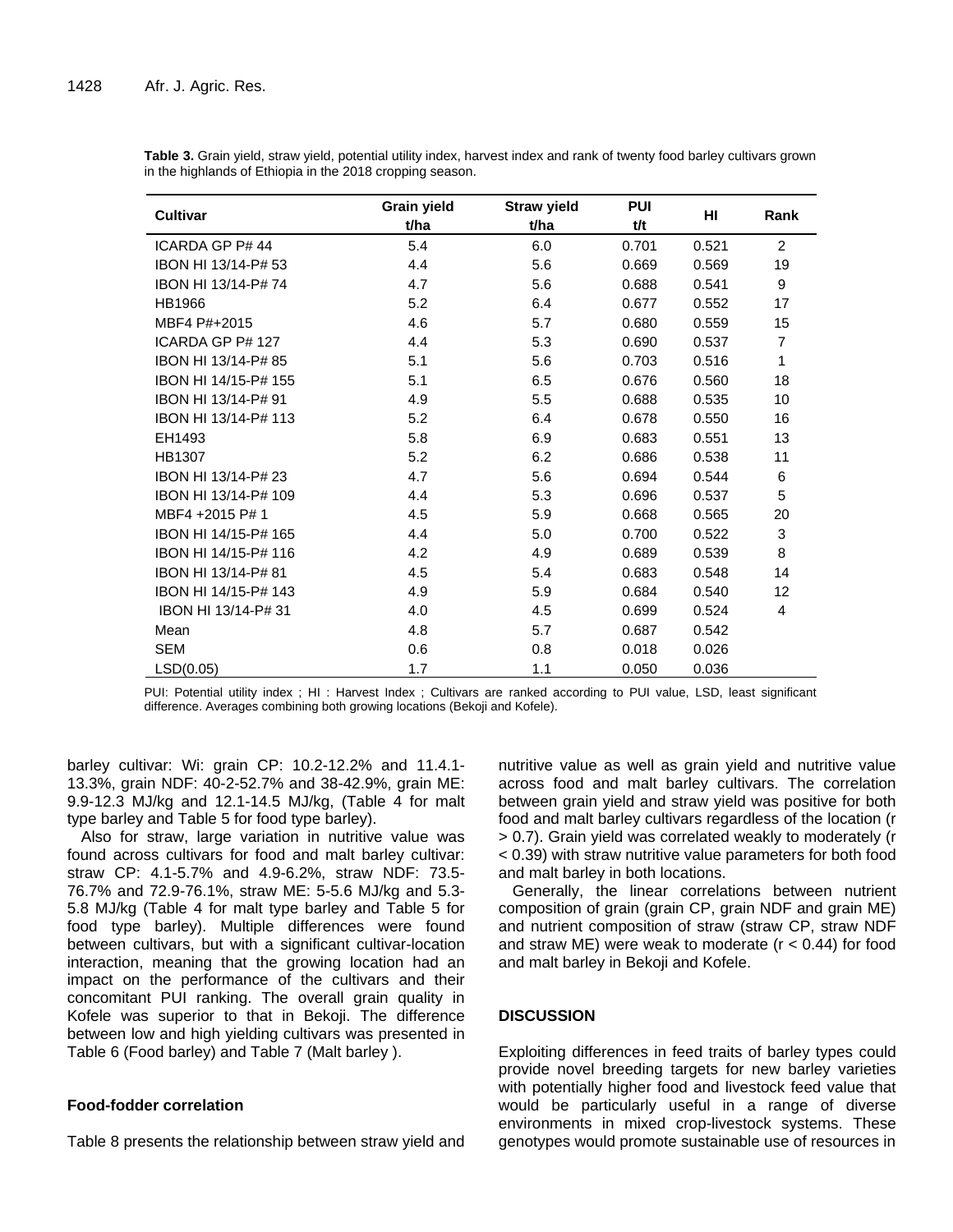|                     |           | Grain      |           | <b>Straw</b> |            |       |  |
|---------------------|-----------|------------|-----------|--------------|------------|-------|--|
| <b>Cultivar</b>     | <b>CP</b> | <b>NDF</b> | <b>ME</b> | <b>CP</b>    | <b>NDF</b> | ME    |  |
|                     | $\%$      | $\%$       | MJ/kg     | %            | %          | MJ/kg |  |
| IBON-HI14/15-104    | 11.8      | 42.5       | 13.8      | 5.5          | 75.0       | 5.7   |  |
| NDICARDAMB-190      | 12.2      | 39.5       | 14.0      | 6.2          | 73.4       | 5.7   |  |
| NDICARDAMB-320      | 12.7      | 38.0       | 13.3      | 6.1          | 72.9       | 5.8   |  |
| HB1963              | 12.2      | 38.7       | 14.3      | 5.4          | 76.1       | 5.4   |  |
| <b>USDF5-27</b>     | 11.4      | 41.2       | 13.5      | 5.8          | 74.1       | 5.6   |  |
| IBON-HI14/15-144    | 12.3      | 40.2       | 13.2      | 6.0          | 75.4       | 5.4   |  |
| IBON-HI13/14-129    | 12.1      | 41.8       | 13.0      | 4.9          | 73.6       | 5.9   |  |
| MBHIBYT-22          | 12.2      | 41.3       | 12.1      | 6.1          | 73.9       | 5.8   |  |
| Traveller           | 11.7      | 40.2       | 13.7      | 5.3          | 75.2       | 5.6   |  |
| IBON-HI13/14 -49    | 11.9      | 42.8       | 13.5      | 5.2          | 74.3       | 5.7   |  |
| NDICARDAMB-185      | 12.7      | 41.4       | 14.5      | 6.0          | 74.0       | 5.6   |  |
| IBON-HI14/15-148    | 11.7      | 41.7       | 13.0      | 6.1          | 73.8       | 5.5   |  |
| MBBELGIUM-30        | 12.1      | 41.4       | 13.5      | 4.9          | 74.8       | 5.7   |  |
| IBON-HI13/14-128    | 12.0      | 41.3       | 13.5      | 5.6          | 74.3       | 5.3   |  |
| IBON174/03          | 12.2      | 40.4       | 13.2      | 5.4          | 73.9       | 5.7   |  |
| IBON-HI14/15-153    | 12.2      | 41.9       | 13.3      | 5.4          | 73.9       | 5.4   |  |
| <b>ICARDA GP-75</b> | 12.9      | 39.8       | 13.6      | 5.6          | 75.9       | 5.8   |  |
| <b>ICARDA GP-67</b> | 13.3      | 43.1       | 13.6      | 5.8          | 74.1       | 5.7   |  |
| IBON-HI14/15-126    | 11.5      | 42.9       | 14.6      | 5.4          | 75.2       | 5.8   |  |
| <b>USDF5-11</b>     | 12.6      | 40.4       | 13.8      | 6.6          | 73.0       | 5.8   |  |
| Mean                | 12.2      | 41.0       | 13.5      | 5.6          | 74.3       | 5.6   |  |
| <b>SEM</b>          | 0.5       | 1.9        | 0.85      | 0.6          | 1.3        | 0.21  |  |
| LSD(0.05)           | 1.4       | 5.2        | 2.18      | 1.7          | 3.5        | 0.57  |  |

**Table 4.** Nutritive value of grain and straw of malt barley cultivars grown in the highlands of Ethiopia in the 2018 cropping season.

CP, crude protein, NDF, neutral detergent fibre, ME, metabolizable energy, LSD, least significant difference. Averages combining both growing locations (Bekoji and Kofele).

the farming systems by increasing biomass production for human and livestock production.

Cultivar improvement of straw traits along with grain traits requires information on the cultivar-environment interactions between grain and straw traits and the relationship between these traits across different environments. The current study showed that cultivar variation in yield and quality traits depends on location. That means that the selection of an optimal barley cultivar should be based on location. Further research is therefore warranted to identify the parameters (e.g., soil type, precipitation and slope) that could predict the location effect on barley performance.

Cultivar performance depended on growing location as shown previously in for instance chickpea (Alkhtib et al., 2018; Wosene et al., 2015) and maize (Ertiro et al., 2013). It implies that other cultivars may be selected when tested at another location.

Genotype-environment interaction is known to account for the variation in nutritive value of cereal straw (Seyoum et al., 2020) (Birhanu et al., 2020) also identified IBON 174/03 as a high grain yielder although only grain quality and not straw quality was evaluated in that study. Our study evaluated both grain and straw quality and added HB1963 and Traveller in addition to IBON 174/03. Large variation in food and malt barley cultivars has been demonstrated in several studies (Pearce et al., 1988; Reed and Yilma, 1986; Wamatu et al., 2019). Our study walks the same trail but also adds the insight that not only grain quality but also straw quality showed an interesting range for selection. A factor that complicates easy selection of superior cultivars is the impact of growing location observed in both barley types. Tsige et al. (2020) already identified this effect but our study clarifies that some traits are more sensitive to changes in growing conditions than others. For instance, there was a huge difference between locations in ME compared to other traits. The ME at the Kofole site was higher than the ME in Bekoji which may originate from the high rainfall in Kofele compared to Bekoji. High rainfall was correlated to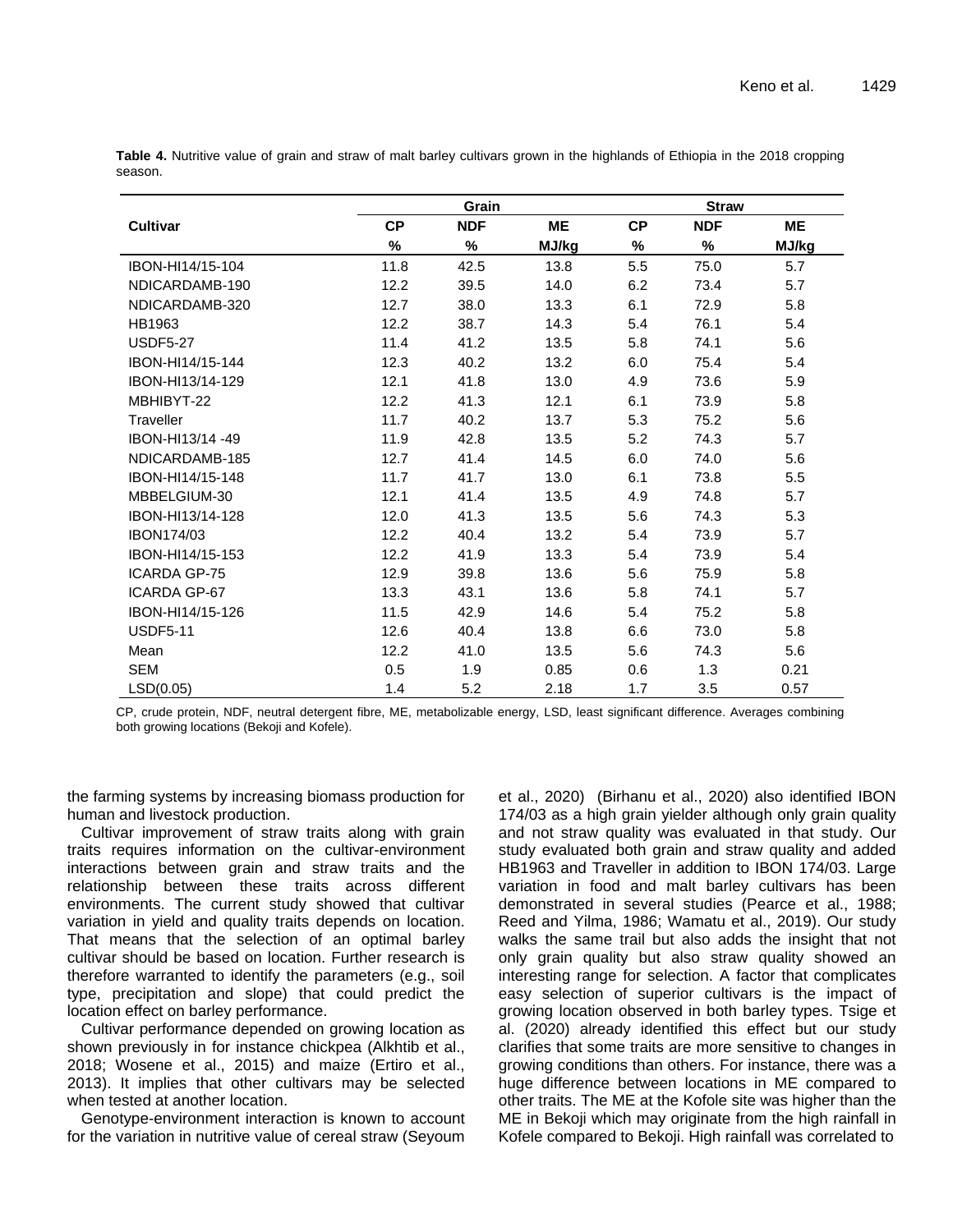|                      | Grain     |            |           | <b>Straw</b> |            |         |  |  |
|----------------------|-----------|------------|-----------|--------------|------------|---------|--|--|
| <b>Cultivar</b>      | <b>CP</b> | <b>NDF</b> | <b>ME</b> | <b>CP</b>    | <b>NDF</b> | ME      |  |  |
|                      | $(\%)$    | $(\%)$     | (MJ/kg)   | $(\%)$       | $(\%)$     | (MJ/kg) |  |  |
| ICARDA GP P# 44      | 11.1      | 44.2       | 11.2      | 4.1          | 76.7       | 5.1     |  |  |
| IBON HI 13/14-P# 53  | 12.0      | 44.3       | 11.3      | 5.0          | 76.0       | 5.1     |  |  |
| IBON HI 13/14-P#74   | 10.8      | 51.0       | 10.6      | 4.8          | 75.7       | 5.3     |  |  |
| HB1966               | 10.2      | 52.7       | 10.0      | 4.6          | 75.7       | 5.0     |  |  |
| MBF4 P#+2015         | 11.0      | 47.1       | 11.1      | 5.7          | 74.8       | 5.4     |  |  |
| ICARDA GP P# 127     | 11.0      | 46.3       | 11.1      | 5.2          | 75.0       | 5.6     |  |  |
| IBON HI 13/14-P# 85  | 11.5      | 44.8       | 11.2      | 4.7          | 74.7       | 5.4     |  |  |
| IBON HI 14/15-P# 155 | 12.2      | 42.3       | 11.1      | 4.7          | 75.3       | 5.2     |  |  |
| IBON HI 13/14-P# 91  | 10.6      | 51.8       | 9.9       | 4.8          | 75.9       | 5.2     |  |  |
| IBON HI 13/14-P# 113 | 11.0      | 42.7       | 10.4      | 4.8          | 75.7       | 5.1     |  |  |
| EH1493               | 11.9      | 44.1       | 12.3      | 4.9          | 74.2       | 5.2     |  |  |
| HB1307               | 11.8      | 41.9       | 11.2      | 5.1          | 74.3       | 5.4     |  |  |
| IBON HI 13/14-P# 23  | 11.2      | 43.9       | 11.2      | 5.4          | 73.5       | 5.4     |  |  |
| IBON HI 13/14-P# 109 | 11.0      | 42.1       | 11.0      | 4.8          | 75.2       | 5.1     |  |  |
| MBF4 +2015 P# 1      | 12.2      | 40.2       | 12.1      | 4.8          | 76.0       | 5.3     |  |  |
| IBON HI 14/15-P# 165 | 11.6      | 44.5       | 10.9      | 4.8          | 75.0       | 5.3     |  |  |
| IBON HI 14/15-P# 116 | 11.2      | 42.0       | 11.0      | 4.7          | 76.1       | 5.5     |  |  |
| IBON HI 13/14-P#81   | 11.0      | 44.0       | 11.7      | 4.8          | 75.4       | 5.3     |  |  |
| IBON HI 14/15-P# 143 | 11.1      | 44.5       | 11.8      | 4.5          | 76.1       | 5.1     |  |  |
| IBON HI 13/14-P# 31  | 11.7      | 41.9       | 11.2      | 5.0          | 75.7       | 5.5     |  |  |
| Mean                 | 11.3      | 44.8       | 11.1      | 4.9          | 75.0       | 5.3     |  |  |
| <b>SEM</b>           | 0.8       | 4.5        | 0.76      | 0.5          | 1.9        | 0.2     |  |  |
| LSD(0.05)            | 2.2       | 12.5       | 2.1       | 0.7          | 2.7        | 0.6     |  |  |

**Table 5.** Nutritive value of grain and straw of food barley cultivars grown in the highlands of Ethiopia in the 2018 cropping season.

CP, crude protein, NDF, neutral detergent fibre, ME, metabolizable energy, LSD, least significant difference. Averages combining both growing locations (Bekoji and Kofele).

|               |       |           | Food type  |           |       |           | <b>Malt type</b> |           |
|---------------|-------|-----------|------------|-----------|-------|-----------|------------------|-----------|
| <b>Site</b>   | Yield | <b>CP</b> | <b>NDF</b> | <b>ME</b> | Yield | <b>CP</b> | <b>NDF</b>       | <b>ME</b> |
|               | t/ha  | $(\%)$    | (%)        | (MJ/kg)   | t/ha  | (%)       | (%)              | (MJ/kg)   |
| Bekoji        |       |           |            |           |       |           |                  |           |
| Mean          | 3.9   | 9.2       | 39         | 9         | 5.6   | 12.0      | 39               | 9         |
| Min           | 2.9   | 7.2       | 30         | 6.7       | 4.4   | 10.9      | 33               | 6.7       |
| Max           | 5.2   | 10.7      | 54         | 11        | 6.9   | 13.3      | 44               | 10.9      |
| <b>Kofele</b> |       |           |            |           |       |           |                  |           |
| Mean          | 5.7   | 13.4      | 5          | 11.1      | 6.2   | 12.4      | 43               | 13.5      |
| Min           | 4.8   | 11.3      | 45         | 9.8       | 5.1   | 11.6      | 41               | 11.7      |
| Max           | 6.7   | 14.4      | 52         | 13.7      | 7.3   | 13.2      | 46               | 15.6      |

**Table 6.** Yield and nutritive value of grain from food and malt barley cultivars grown at two locations (Bekoji and Kofele) in the Ethiopian highlands.

Crude protein (CP) and neutral detergent fibre (NDF) are in % of dry matter while metabolizable energy (ME) is in MJ/kg dry matter.

high ME in straw (Acone and Wootton, 1999). It was not the purpose to compare malt barley with food barley, but malt barley outperformed food barley in both yield and nutritive value. This difference was expected because of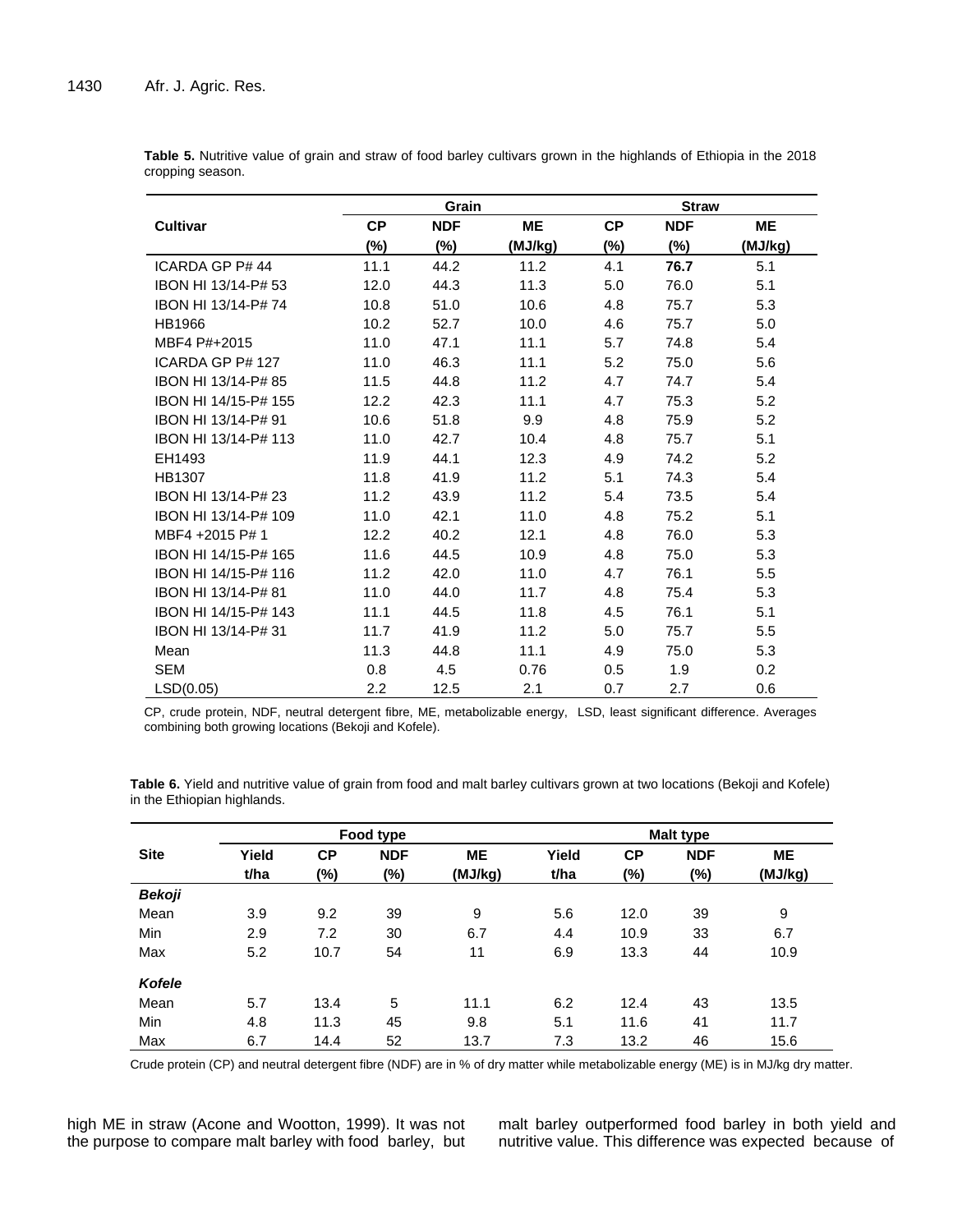|               |       |           | Food       |           |       |           | <b>Malt</b> |           |
|---------------|-------|-----------|------------|-----------|-------|-----------|-------------|-----------|
| <b>Site</b>   | Yield | <b>CP</b> | <b>NDF</b> | <b>ME</b> | Yield | <b>CP</b> | <b>NDF</b>  | <b>ME</b> |
|               | t/ha  | (%)       | (%)        | (MJ/kg)   | t/ha  | (%)       | $(\%)$      | (MJ/kg)   |
| <b>Bekoji</b> |       |           |            |           |       |           |             |           |
| Mean          | 4.7   | 3.2       | 73         | 5.4       | 6.8   | 5         | 73.5        | 5.7       |
| <b>Min</b>    | 3.0   | 2.7       | 71         | 5.2       | 4.9   | 4.2       | 72          | 4.7       |
| Max           | 6.6   | 3.9       | 75         | 5.7       | 8.6   | 6.1       | 77          | 5.9       |
| <b>Kofele</b> |       |           |            |           |       |           |             |           |
| Mean          | 6.7   | 6.5       | 77         | 5.1       | 7.5   | 6.3       | 75.2        | 5.6       |
| Min           | 5.2   | 4.9       | 71         | 4.8       | 4.9   | 5.1       | 72.6        | 5.1       |
| Max           | 8.0   | 7.6       | 80         | 5.5       | 9.6   | 7.8       | 77          | 5.9       |

**Table 7.** Yield and nutritive value of straw from food and malt barley cultivars grown at two locations (Bekoji and Kofele) in the Ethiopian highland.

Crude protein (CP) and neutral detergent fibre (NDF) are in % of dry matter while metabolizable energy (ME) is in MJ/kg dry matter.

**Table 8.** Relationship between grain and straw traits in food and malt barley cultivars grown in Ethiopian highlands.

|               |                     | <b>Straw traits</b> |                  |                |            |  |  |  |
|---------------|---------------------|---------------------|------------------|----------------|------------|--|--|--|
| <b>Site</b>   | <b>Grain traits</b> | Yield               | CP (%)           | <b>NDF (%)</b> | ME (MJ/kg) |  |  |  |
|               |                     |                     | Food type        |                |            |  |  |  |
|               | Yield               | 0.22                | ns               | $-0.50$        | 0.39       |  |  |  |
|               | CP                  | <b>Ns</b>           | 0.29             | $-0.27$        | 0.26       |  |  |  |
| <b>Bekoji</b> | <b>NDF</b>          | <b>Ns</b>           | 0.39             | ns             | ns         |  |  |  |
|               | ME                  | Ns                  | ns               | $-0.43$        | ns         |  |  |  |
|               | Yield               | 0.22                | $-0.27$          | ns             | ns         |  |  |  |
|               | CP                  | <b>Ns</b>           | ns               | ns             | ns         |  |  |  |
| <b>Kofele</b> | <b>NDF</b>          | <b>Ns</b>           | ns               | ns             | ns         |  |  |  |
|               | ME                  | <b>Ns</b>           | ns               | ns             | ns         |  |  |  |
|               |                     |                     | <b>Malt type</b> |                |            |  |  |  |
|               | Yield               | 0.32                | ns               | ns             | ns         |  |  |  |
|               | CP                  | <b>Ns</b>           | ns               | ns             | ns         |  |  |  |
| <b>Bekoji</b> | <b>NDF</b>          | <b>Ns</b>           | ns               | ns             | ns         |  |  |  |
|               | ME                  | <b>Ns</b>           | ns               | ns             | ns         |  |  |  |
|               | Yield               | 0.25                | ns               | ns             | ns         |  |  |  |
|               | CP                  | <b>Ns</b>           | ns               | ns             | ns         |  |  |  |
| Kofele        | <b>NDF</b>          | <b>Ns</b>           | ns               | 0.32           | $-0.33$    |  |  |  |
|               | ME                  | <b>Ns</b>           | ns               | ns             | ns         |  |  |  |

ns, p>0.05 otherwise p≤0.05; CP, crude protein, NDF, neutral detergent fibre, ME, metabolizable energy.

the basic difference between malt and food barley types. The higher grain and straw yield observed in malt barley type might be related to the high germination rate as a criterion for malt barley (Macleod, 2013). At least, our study points the necessity to consider the impact of location when selecting parental varieties (or potential food-fodder genotypes) of food and malt barley for breeding programs. This is especially the case for food